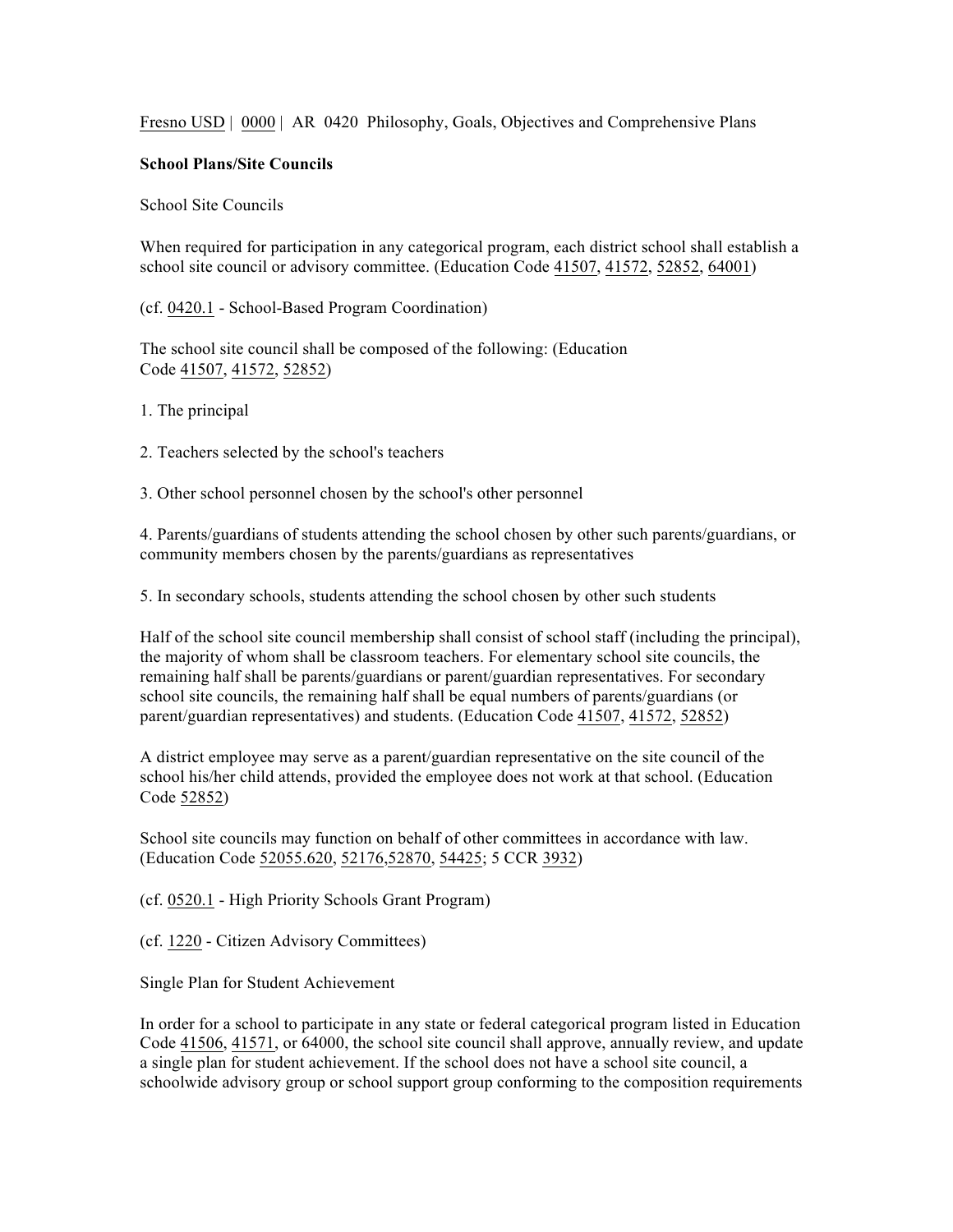of the school site council listed above shall fulfill these responsibilities. (Education Code 41507, 41572, 64001)

(cf. 6190 - Evaluation of the Instructional Program)

The single plan for student achievement shall be aligned with school goals for improving student achievement and shall be based on an analysis of verifiable state data, including the Academic Performance Index (API) and the California English Language Development Test (CELDT), and any other data voluntarily developed by the district to measure student achievement. (Education Code 64001)

The plan shall, at a minimum: (Education Code 64001)

1. Address how funds provided to the school through categorical programs will be used to improve the academic performance of all students to the level of the performance goals established by the API

2. Identify the school's means of evaluating progress toward accomplishing those goals

3. Identify how state and federal law governing these programs will be implemented

Plans developed for the state's Immediate Intervention/Underperforming Schools Program pursuant to Education Code 52054 or the federal Title I schoolwide programs pursuant to 20 USC 6314 shall satisfy the requirement for a single plan for student achievement. (Education Code 64001)

(cf. 0520 - Intervention for Underperforming Schools)

(cf. 6171 - Title I Programs)

School Plans for Categorical Block Grants

Whenever a school participates in the state's categorical block grant programs for student retention and/or school and library improvement, that school's single plan for student achievement shall include, but need not be limited to: (Education Code 41507,41572)

1. Curricula, instructional strategies, and materials responsive to the individual educational needs and learning styles of each student that enables all students to do all of the following:

a. Make continuous progress and learn at a rate appropriate to their abilities

b. Master basic skills in language development and reading, writing, and mathematics

c. Develop knowledge and skills in other aspects of the curricula, such as arts and humanities; physical, natural, and social sciences; multicultural education; physical, emotional, and mental health; consumer economics; and career education

d. Pursue educational interests and develop esteem for self and others; personal and social responsibility, critical thinking, and independent judgment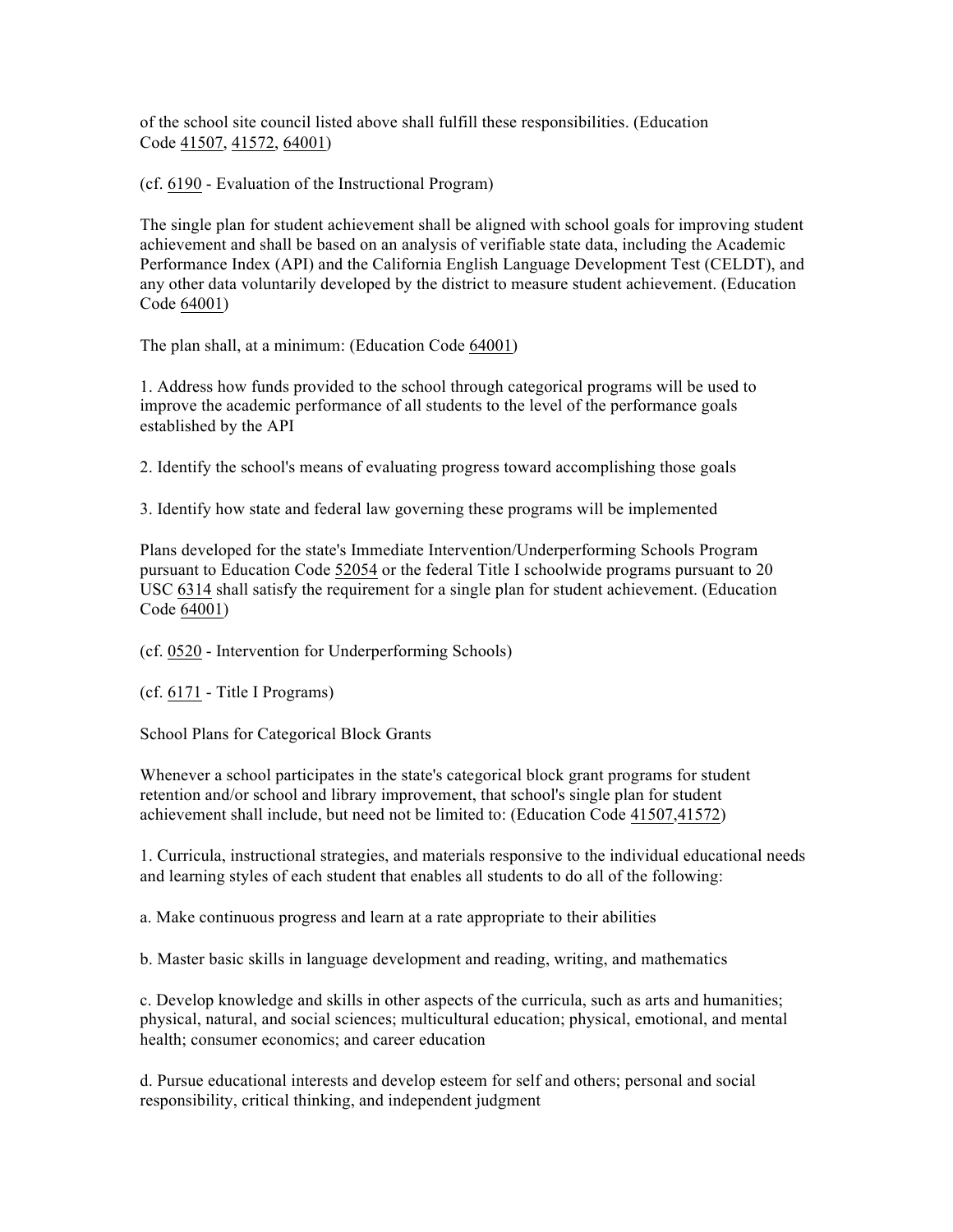(cf. 5148 - Child Care and Development)

(cf. 6158 - Independent Study)

(cf. 6184 - Continuation Education)

(cf. 6185 - Community Day School)

2. Consideration of the use of community resources to achieve instructional improvement objectives

3. Consideration of the use of education technology

(cf. 0440 - District Technology Plan)

(cf. 6162.7 - Use of Technology in Instruction)

4. A staff development program for teachers, other school personnel, paraprofessionals, and volunteers

(cf. 1240 - Volunteer Assistance)

(cf. 4131 - Staff Development)

(cf. 4222 - Teacher Aides/Paraprofessionals)

(cf. 4231 - Staff Development)

5. Provisions for utilization of the student success team process to identify and assess the needs of students who are dropouts or potential dropouts, and to develop programs to meet those needs

(cf. 5147 - Dropout Prevention)

(cf. 5149 - At-Risk Students)

(cf. 6164.5 - Student Success Teams)

6. Procedures for coordinating services from funding sources at the school level to help students participate successfully in the core academic curricula and specialized curricula related to jobs and career opportunities

(cf. 6030 - Integrated Academic and Vocational Instruction)

(cf. 6178 - Vocational Education)

(cf. 6178.1 - Work Experience Education)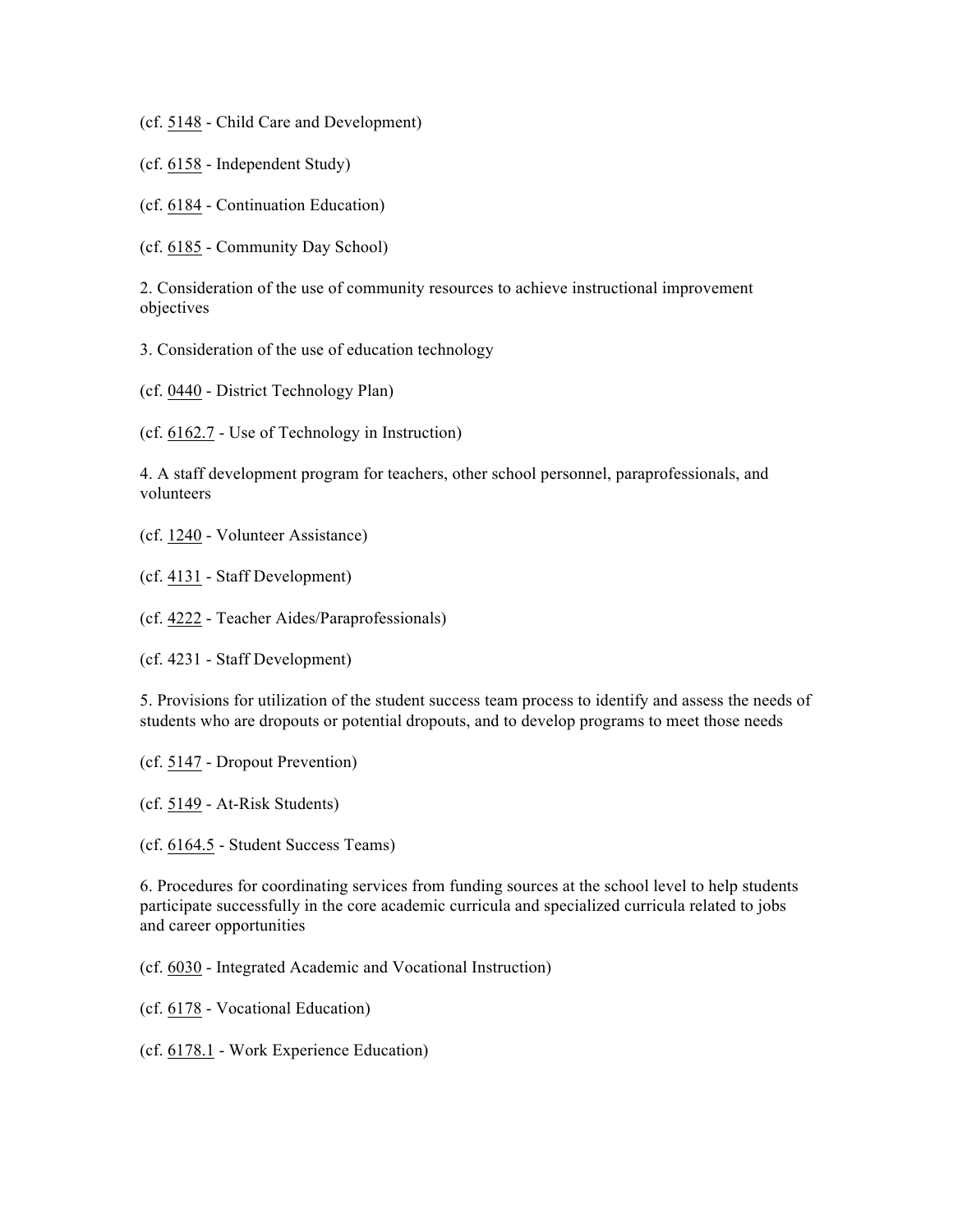7. Instructional and auxiliary services to meet the special needs of students who are limited-English-speaking, including instruction in a language they understand; educationally disadvantaged students; gifted and talented students; and students with disabilities

(cf. 6172 - Gifted and Talented Student Program)

(cf. 6174 - Education for English Language Learners)

8. Improvement of the classroom and school environments, including improvement of relationships between and among students, school personnel, parents/guardians, and the community, and reduction of the incidence of violence and vandalism among students

(cf. 5137 - Positive School Environment)

(cf. 5138 - Conflict Resolution/Peer Mediation)

9. Improvement of student attendance, including parent/guardian awareness of the importance of regular school attendance

(cf. 5113 - Absence and Excuses)

(cf. 5113.1 - Truancy)

10. The proposed expenditure of block grant funds and the degree to which expenditures meet the plan's criteria

11. Other activities and objectives established by the school site council

12. A process for ongoing evaluation and modification of the plan

The evaluation shall be based on the degree to which the school is meeting the plan's objectives, student achievement, and improved school environment. An improved school environment shall be measured by indicators such as the incidence of absenteeism, suspension and expulsion, dropouts, school violence, vandalism and theft; student attitudes towards the school, self, and others; absenteeism among staff, staff resignations, and requests for transfers; and satisfaction of students, parents/guardians, teachers, administrators, and staff.

In addition, any school receiving state funding for school and library improvement shall incorporate plans pertaining to school libraries into the single plan for student achievement. (Education Code 41572)

(cf. 6163.1 - Library Media Centers)

Regulation FRESNO UNIFIED SCHOOL DISTRICT

Approved: March 12, 1992 Fresno, California

Revised: June 23, 1994